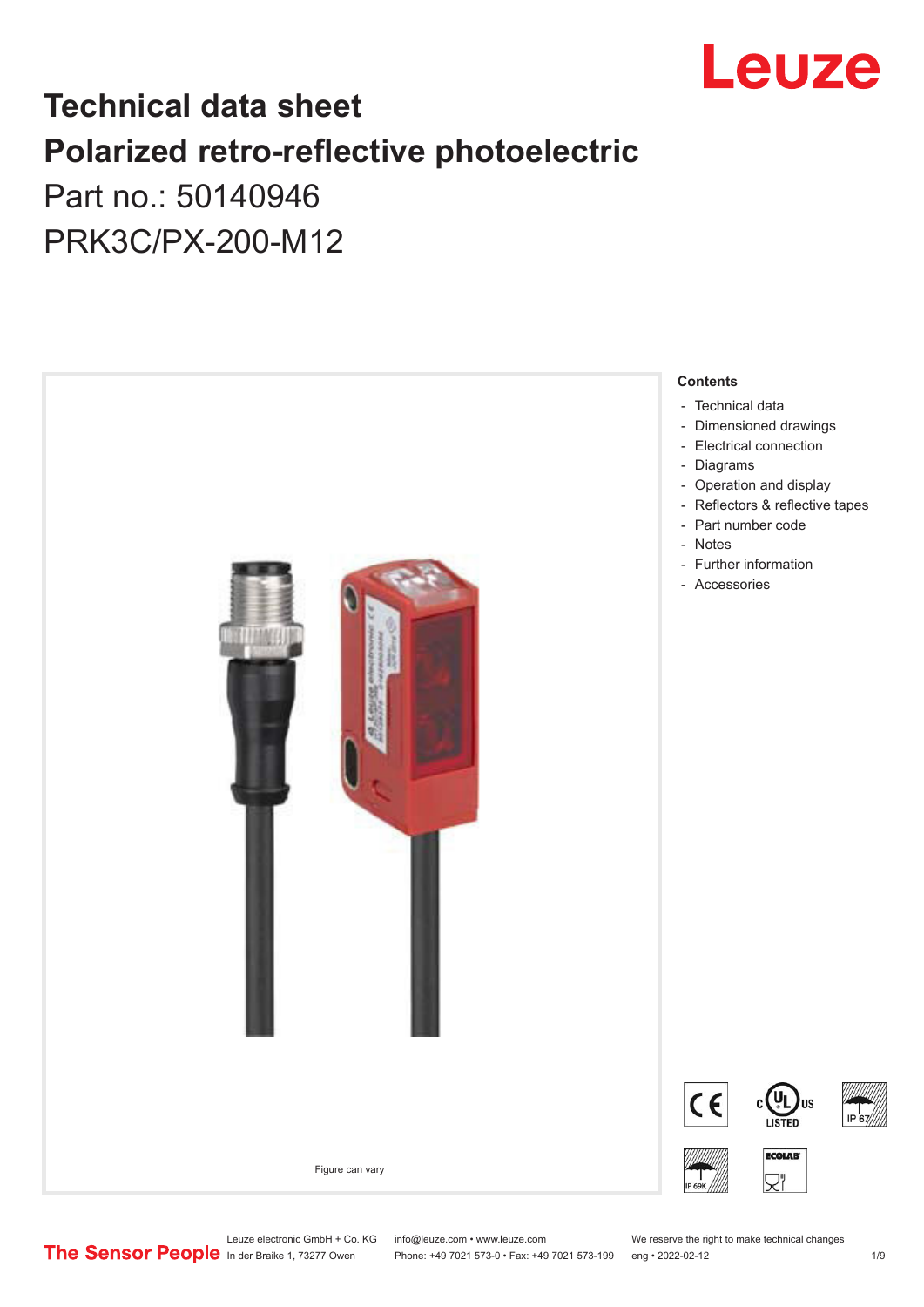### <span id="page-1-0"></span>**Technical data**

# Leuze

#### **Basic data**

| שמש טופטש                                      |                                         |  |  |
|------------------------------------------------|-----------------------------------------|--|--|
| <b>Series</b>                                  | 3C                                      |  |  |
| <b>Operating principle</b>                     | Reflection principle                    |  |  |
| <b>Optical data</b>                            |                                         |  |  |
| <b>Operating range</b>                         | Guaranteed operating range              |  |  |
| <b>Operating range</b>                         | 0.1  5 m, With reflector TK(S) 100x100  |  |  |
| <b>Operating range limit</b>                   | Typical operating range                 |  |  |
| <b>Operating range limit</b>                   | $0.1$ 6 m, With reflector TK(S) 100x100 |  |  |
| Light source                                   | LED, Red                                |  |  |
| Wavelength                                     | 633 nm                                  |  |  |
| <b>Transmitted-signal shape</b>                | Pulsed                                  |  |  |
| LED group                                      | Exempt group (in acc. with EN 62471)    |  |  |
| <b>Electrical data</b>                         |                                         |  |  |
| <b>Protective circuit</b>                      | Polarity reversal protection            |  |  |
|                                                | Short circuit protected                 |  |  |
|                                                |                                         |  |  |
| Performance data                               |                                         |  |  |
| Supply voltage $U_{B}$                         | 10  30 V, DC, Incl. residual ripple     |  |  |
| <b>Residual ripple</b>                         | 0  15 %, From $U_{\rm B}$               |  |  |
| <b>Open-circuit current</b>                    | 020mA                                   |  |  |
|                                                |                                         |  |  |
| Outputs                                        |                                         |  |  |
| Number of digital switching outputs 1 Piece(s) |                                         |  |  |
|                                                |                                         |  |  |
| <b>Switching outputs</b><br>Voltage type       | DC                                      |  |  |
| Switching current, max.                        | 100 mA                                  |  |  |
| <b>Switching voltage</b>                       | high: $\geq$ (U <sub>R</sub> -2V)       |  |  |
|                                                | Low: $\leq$ 2V                          |  |  |
|                                                |                                         |  |  |
| <b>Switching output 1</b>                      |                                         |  |  |
| Assignment                                     | Connection 1, pin 4                     |  |  |
| <b>Switching element</b>                       | Transistor, PNP                         |  |  |
| <b>Switching principle</b>                     | Dark switching                          |  |  |
|                                                |                                         |  |  |
| <b>Timing</b>                                  |                                         |  |  |
| <b>Switching frequency</b>                     | 1,500 Hz                                |  |  |
| <b>Response time</b>                           | $0.33$ ms                               |  |  |
| <b>Readiness delay</b>                         | 300 ms                                  |  |  |

#### **Connection**

| <b>Connection 1</b>       |                       |
|---------------------------|-----------------------|
| <b>Function</b>           | Signal OUT            |
|                           | Voltage supply        |
| <b>Type of connection</b> | Cable with connector  |
| Cable length              | 200 mm                |
| <b>Sheathing material</b> | <b>PUR</b>            |
| Cable color               | <b>Black</b>          |
| Wire cross section        | $0.2$ mm <sup>2</sup> |
| <b>Thread size</b>        | M <sub>12</sub>       |
| <b>Type</b>               | Male                  |
| <b>Material</b>           | Metal                 |
| No. of pins               | 4-pin                 |
| <b>Encoding</b>           | A-coded               |

#### **Mechanical data**

| Dimension (W x H x L)             | 11.4 mm x 34.2 mm x 18.3 mm  |
|-----------------------------------|------------------------------|
| <b>Housing material</b>           | Plastic                      |
| <b>Plastic housing</b>            | PC-ARS                       |
| Lens cover material               | Plastic / PMMA               |
| Net weight                        | 20 <sub>g</sub>              |
| <b>Housing color</b>              | Red                          |
| Type of fastening                 | Via optional mounting device |
| <b>Compatibility of materials</b> | <b>ECOLAB</b>                |
| <b>Operation and display</b>      |                              |
| Type of display                   | I FD                         |
| <b>Number of LEDs</b>             | 2 Piece(s)                   |
| <b>Environmental data</b>         |                              |
| Ambient temperature, operation    | $-4060 °C$                   |
| Ambient temperature, storage      | $-40$ 70 °C                  |
| <b>Certifications</b>             |                              |
| Degree of protection              | IP 67                        |
|                                   | <b>IP 69K</b>                |
| <b>Protection class</b>           | III                          |
| <b>Certifications</b>             | c UL US                      |
| <b>Standards applied</b>          | IEC 60947-5-2                |
| <b>Classification</b>             |                              |
| <b>Customs tariff number</b>      | 85365019                     |
| <b>ECLASS 5.1.4</b>               | 27270902                     |
| <b>ECLASS 8.0</b>                 | 27270902                     |
| <b>ECLASS 9.0</b>                 | 27270902                     |
| <b>ECLASS 10.0</b>                | 27270902                     |
| <b>ECLASS 11.0</b>                | 27270902                     |
| <b>ECLASS 12.0</b>                | 27270902                     |
| <b>ETIM 5.0</b>                   | EC002717                     |
| <b>ETIM 6.0</b>                   | EC002717                     |
| <b>ETIM 7.0</b>                   | EC002717                     |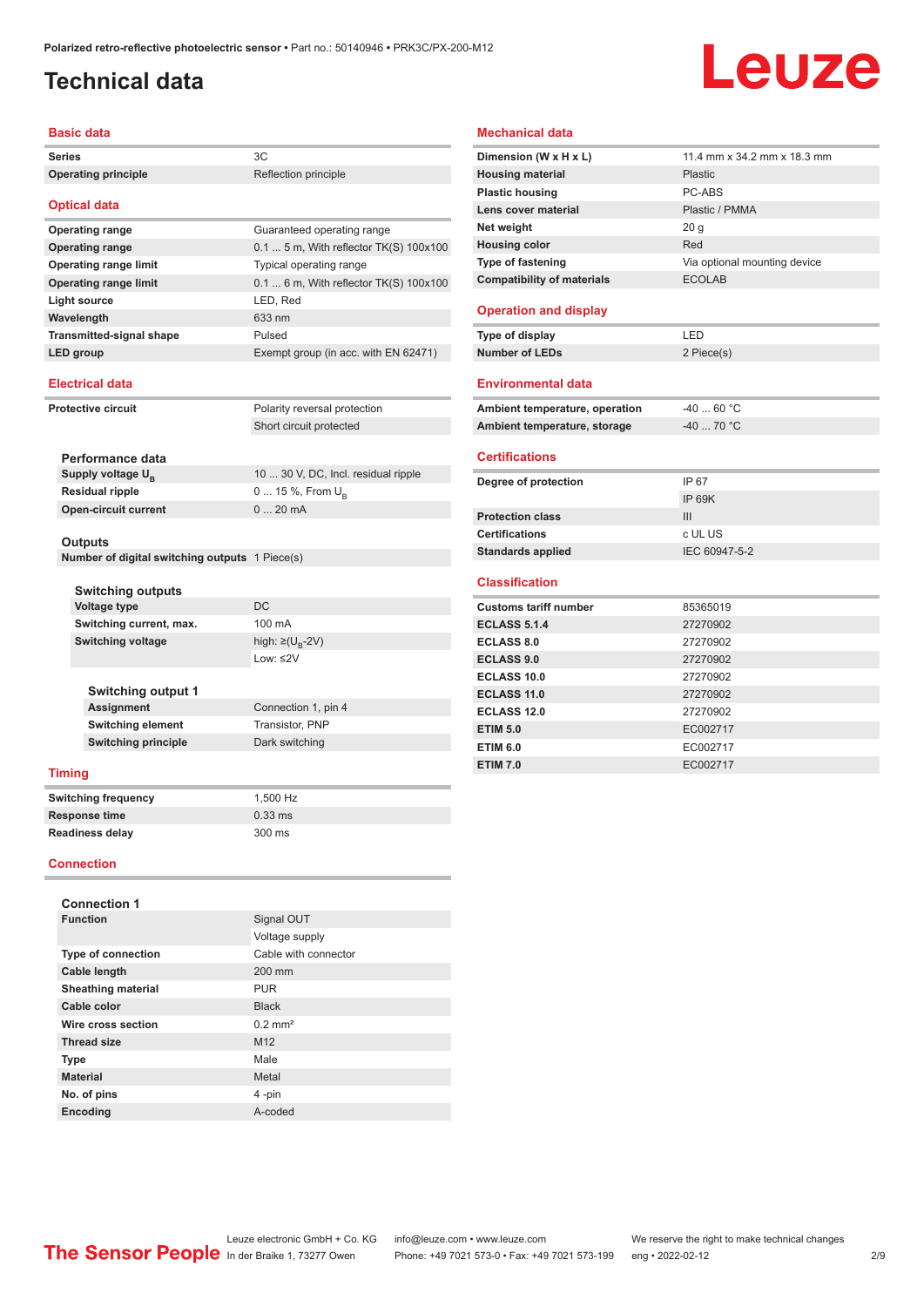### <span id="page-2-0"></span>**Dimensioned drawings**

Leuze

All dimensions in millimeters



### A Green LED

- B Yellow LED
- C Optical axis
- C1 Receiver
- C2 Transmitter
- E Mounting sleeve (standard) F Threaded sleeve (3C.B series)

### **Electrical connection**

#### **Connection 1**

| <b>Function</b>           | Signal OUT            |
|---------------------------|-----------------------|
|                           | Voltage supply        |
| Type of connection        | Cable with connector  |
| Cable length              | 200 mm                |
| <b>Sheathing material</b> | <b>PUR</b>            |
| Cable color               | <b>Black</b>          |
| Wire cross section        | $0.2$ mm <sup>2</sup> |
| <b>Thread size</b>        | M12                   |
| <b>Type</b>               | Male                  |
| <b>Material</b>           | Metal                 |
| No. of pins               | $4$ -pin              |
| Encoding                  | A-coded               |

#### **Pin Pin assignment**

|                  | √+                   |
|------------------|----------------------|
| $\overline{2}$   | n.c.                 |
| ໍາ               | GND                  |
| $\boldsymbol{4}$ | $O$ IJT <sub>1</sub> |

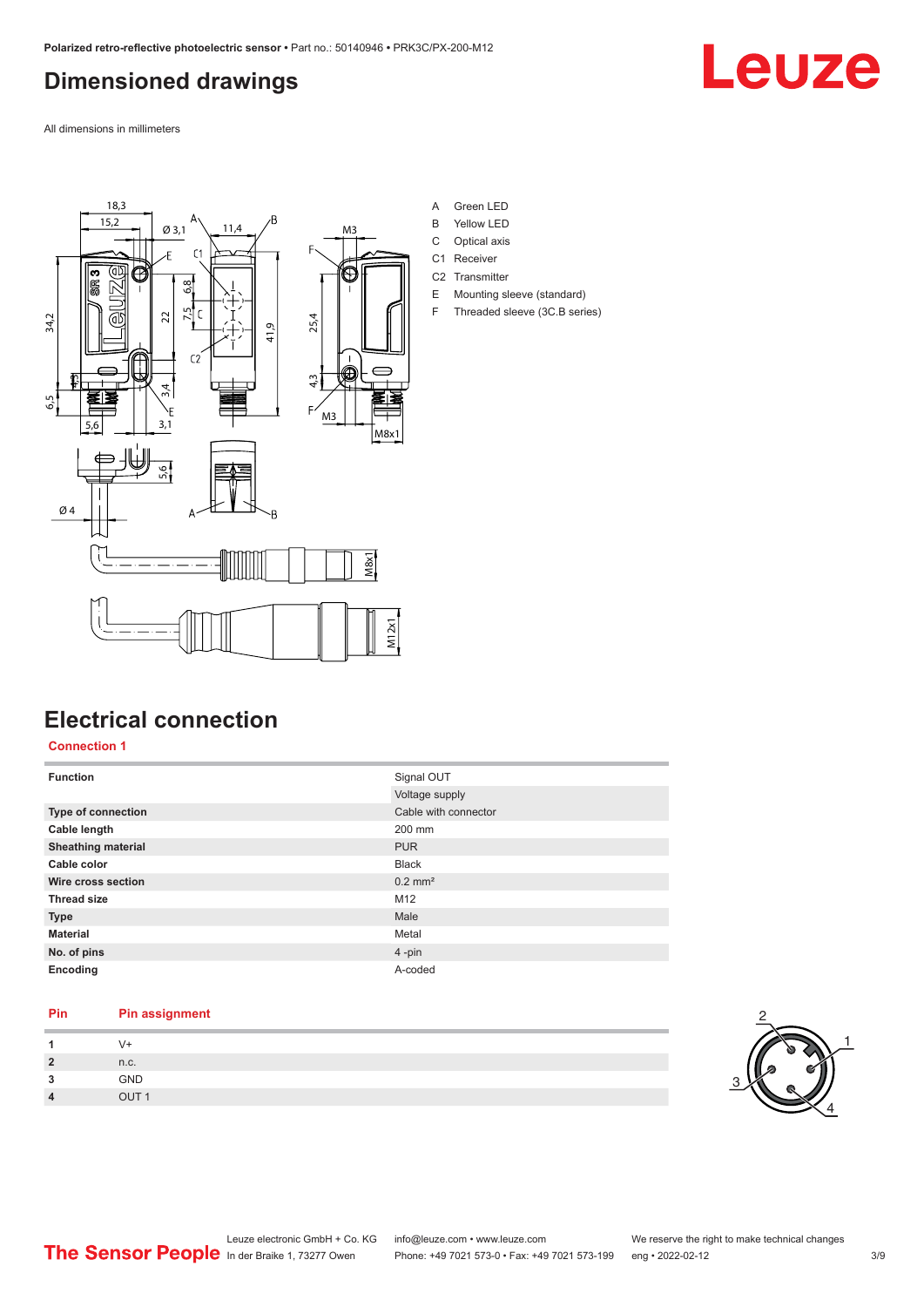### <span id="page-3-0"></span>**Diagrams**

## Leuze

Typ. response behavior



### Typ. function reserve



- x Distance [m]
- y Function reserve
- A TKS 100x100
- B TKS 40x60
- C TKS 20x40
- D Film REF 4-A-50x50

### **Operation and display**

| <b>LED</b>     | <b>Display</b>           | <b>Meaning</b>                       |
|----------------|--------------------------|--------------------------------------|
|                | Green, continuous light  | Ready                                |
| $\overline{2}$ | Yellow, continuous light | Light path free                      |
|                | Yellow, flashing         | Light path free, no function reserve |

### **Reflectors & reflective tapes**

| Part no. | <b>Designation</b> | <b>Operating range</b><br><b>Operating range</b> | <b>Description</b>                                                                                                                                             |
|----------|--------------------|--------------------------------------------------|----------------------------------------------------------------------------------------------------------------------------------------------------------------|
| 50108300 | REF 4-A-50x50      | $0.11.2$ m<br>$0.11.6$ m                         | Design: Rectangular<br>Reflective surface: 50 mm x 50 mm<br><b>Material: Plastic</b><br>Chemical designation of the material: PMMA<br>Fastening: Self-adhesive |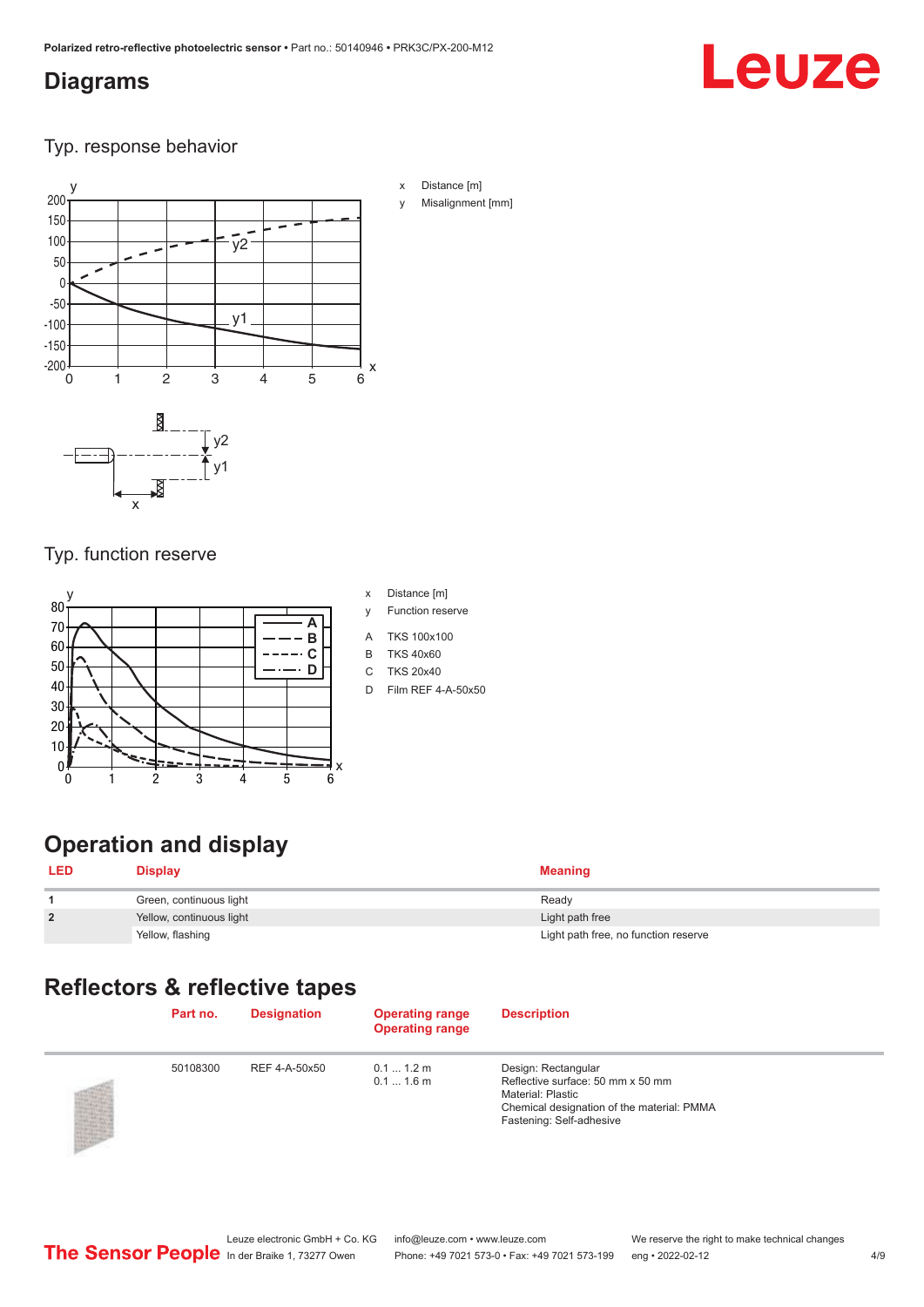### <span id="page-4-0"></span>**Reflectors & reflective tapes**



| Part no. | <b>Designation</b> | <b>Operating range</b><br><b>Operating range</b> | <b>Description</b>                                                                                                                                                                                                                                   |
|----------|--------------------|--------------------------------------------------|------------------------------------------------------------------------------------------------------------------------------------------------------------------------------------------------------------------------------------------------------|
| 50003192 | TK 100x100         | 0.15m<br>0.16m                                   | Design: Rectangular<br>Triple reflector size: 4 mm<br>Reflective surface: 96 mm x 96 mm<br>Material: Plastic<br>Base material: Plastic<br>Chemical designation of the material: PMMA8N<br>Fastening: Rear side can be glued                          |
| 50003189 | TK 30x50           | 0.11.2m<br>$0.11.6$ m                            | Design: Rectangular<br>Triple reflector size: 4 mm<br>Reflective surface: 29 mm x 45 mm<br>Material: Plastic<br>Base material: Plastic<br>Chemical designation of the material: PMMA8N<br>Fastening: Rear side can be glued                          |
| 50024127 | TK 82.2            | 0.1 1.2 m<br>$0.11.6$ m                          | Design: Round<br>Triple reflector size: 4 mm<br>Reflection surface diameter: 79 mm<br><b>Material: Plastic</b><br>Base material: Plastic<br>Chemical designation of the material: PMMA8N<br>Fastening: Through-hole mounting, Rear side can be glued |
| 50022816 | <b>TKS 100X100</b> | 0.15m<br>0.16m                                   | Design: Rectangular<br>Triple reflector size: 4 mm<br>Reflective surface: 96 mm x 96 mm<br>Material: Plastic<br>Base material: Plastic<br>Chemical designation of the material: PMMA8N<br>Fastening: Through-hole mounting, Adhesive                 |
| 50081283 | <b>TKS 20X40</b>   | 0.11.5m<br>0.12m                                 | Design: Rectangular<br>Triple reflector size: 2.3 mm<br>Reflective surface: 16 mm x 38 mm<br><b>Material: Plastic</b><br><b>Base material: Plastic</b><br>Chemical designation of the material: PMMA8N<br>Fastening: Through-hole mounting, Adhesive |
| 50023525 | <b>TKS 30X50</b>   | 0.1 1.2 m<br>$0.11.6$ m                          | Design: Rectangular<br>Triple reflector size: 3 mm<br>Reflective surface: 27 mm x 44 mm<br>Material: Plastic<br>Base material: Plastic<br>Chemical designation of the material: PMMA8N<br>Fastening: Through-hole mounting, Adhesive                 |
| 50040820 | <b>TKS 40X60</b>   | 0.13m<br>0.13.6m                                 | Design: Rectangular<br>Triple reflector size: 4 mm<br>Reflective surface: 37 mm x 56 mm<br><b>Material: Plastic</b><br><b>Base material: Plastic</b><br>Chemical designation of the material: PMMA8N<br>Fastening: Through-hole mounting, Adhesive   |

### **Part number code**

Part designation: **AAA 3C d EE-f.GG H/i J-K**

#### **AAA3C Operating principle / construction**

HT3C: Diffuse reflection sensor with background suppression LS3C: Throughbeam photoelectric sensor transmitter

LE3C: Throughbeam photoelectric sensor receiver

PRK3C: Retro-reflective photoelectric sensor with polarization filter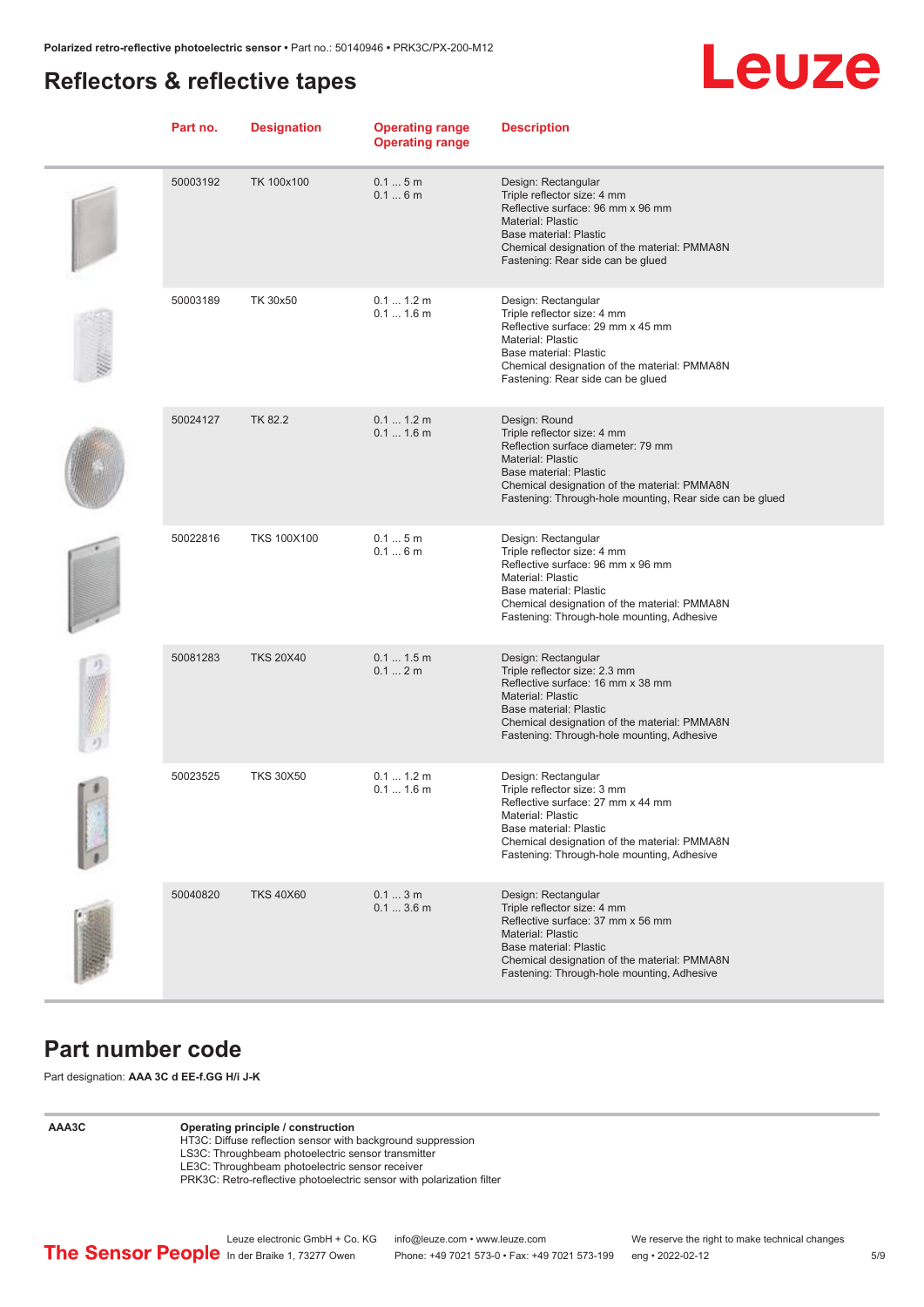### **Part number code**



| d  | Light type<br>n/a: red light<br>I: infrared light                                                                                                                                                                                                                                                                                                                                                                                                                                                                                                                                                                   |
|----|---------------------------------------------------------------------------------------------------------------------------------------------------------------------------------------------------------------------------------------------------------------------------------------------------------------------------------------------------------------------------------------------------------------------------------------------------------------------------------------------------------------------------------------------------------------------------------------------------------------------|
| EE | <b>Light source</b><br>n/a: LED<br>L1: laser class 1<br>L2: laser class 2                                                                                                                                                                                                                                                                                                                                                                                                                                                                                                                                           |
| f  | Preset range (optional)<br>n/a: operating range acc. to data sheet<br>xxxF: Preset range [mm]                                                                                                                                                                                                                                                                                                                                                                                                                                                                                                                       |
| GG | Equipment<br>n/a: standard<br>A: Autocollimation principle (single lens) for positioning tasks<br>B: Housing model with two M3 threaded sleeves, brass<br>F: Permanently set range<br>L: Long light spot<br>S: small light spot<br>T: autocollimation principle (single lens) for highly transparent bottles without tracking<br>TT: autocollimation principle (single lens) for highly transparent bottles with tracking<br>V: V-optics<br>XL: Extra long light spot<br>X: extended model<br>HF: Suppression of HF illumination (LED)                                                                              |
| н  | Operating range adjustment<br>n/a with HT: range adjustable via 8-turn potentiometer<br>n/a with retro-reflective photoelectric sensors (PRK): operating range not adjustable<br>1: 270° potentiometer<br>3: teach-in via button<br>6: auto-teach                                                                                                                                                                                                                                                                                                                                                                   |
| j. | Switching output/function OUT 1/IN: Pin 4 or black conductor<br>2: NPN transistor output, light switching<br>N: NPN transistor output, dark switching<br>4: PNP transistor output, light switching<br>P: PNP transistor output, dark switching<br>6: push-pull switching output, PNP light switching, NPN dark switching<br>G: Push-pull switching output, PNP dark switching, NPN light switching<br>L: IO-Link interface (SIO mode: PNP light switching, NPN dark switching)<br>8: activation input (activation with high signal)<br>X: pin not used<br>1: IO-Link / light switching (NPN) / dark switching (PNP) |
| J  | Switching output / function OUT 2/IN: pin 2 or white conductor<br>2: NPN transistor output, light switching<br>N: NPN transistor output, dark switching<br>4: PNP transistor output, light switching<br>P: PNP transistor output, dark switching<br>6: push-pull switching output, PNP light switching, NPN dark switching<br>G: Push-pull switching output, PNP dark switching, NPN light switching<br>W: warning output<br>X: pin not used<br>8: activation input (activation with high signal)<br>9: deactivation input (deactivation with high signal)<br>T: teach-in via cable                                 |
| Κ  | <b>Electrical connection</b><br>n/a: cable, standard length 2000 mm, 4-wire<br>5000: cable, standard length 5000 mm, 4-wire<br>M8: M8 connector, 4-pin (plug)<br>M8.3: M8 connector, 3-pin (plug)<br>200-M8: cable, length 200 mm with M8 connector, 4-pin, axial (plug)<br>200-M8.3: cable, length 200 mm with M8 connector, 3-pin, axial (plug)<br>200-M12: cable, length 200 mm with M12 connector, 4-pin, axial (plug)                                                                                                                                                                                          |
|    | <b>Note</b>                                                                                                                                                                                                                                                                                                                                                                                                                                                                                                                                                                                                         |
|    | $\&$ A list with all available device types can be found on the Leuze website at www.leuze.com.                                                                                                                                                                                                                                                                                                                                                                                                                                                                                                                     |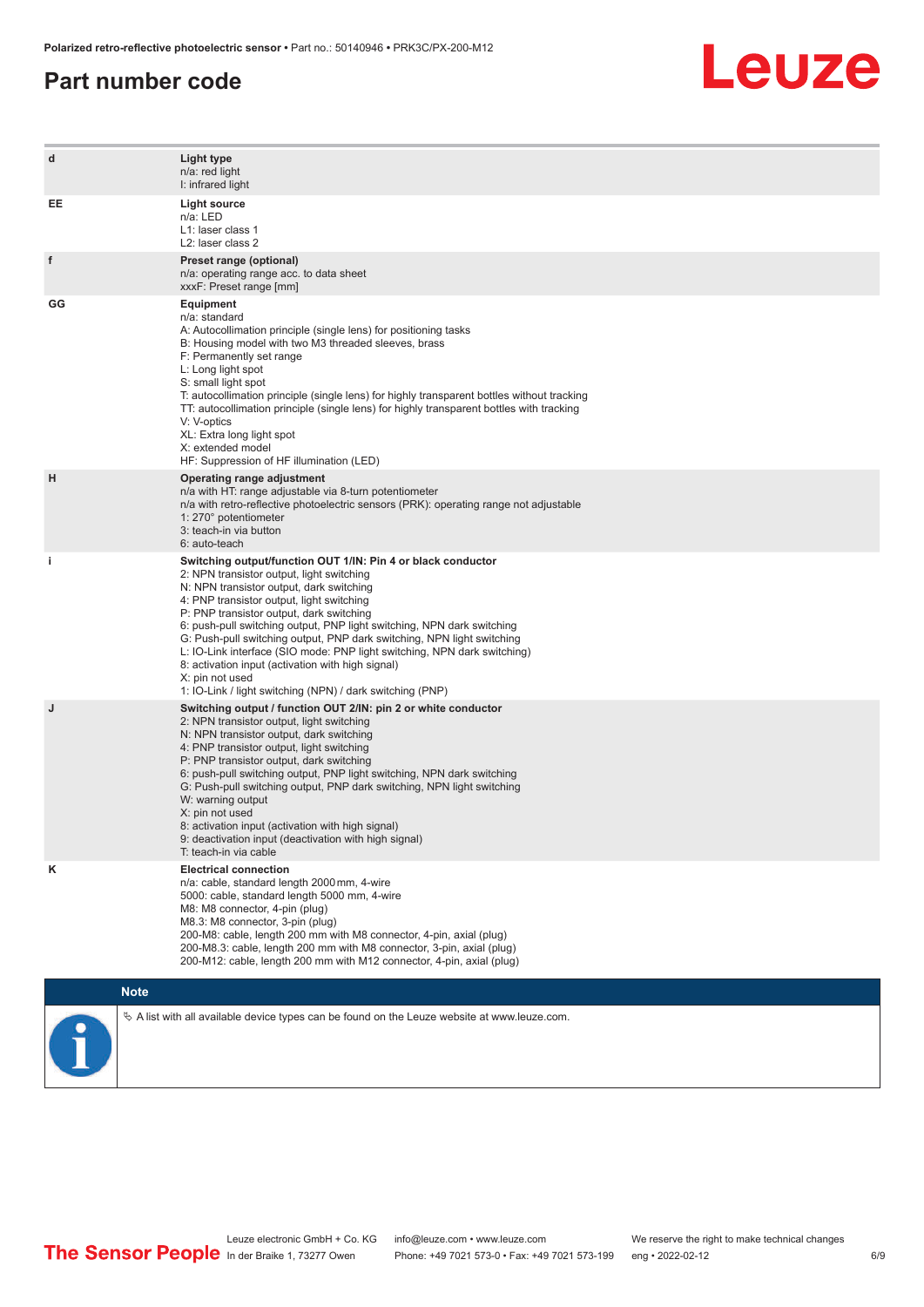### <span id="page-6-0"></span>**Notes**

#### **Observe intended use!**

 $\%$  This product is not a safety sensor and is not intended as personnel protection.

 $\ddot{\phi}$  The product may only be put into operation by competent persons.

 $\%$  Only use the product in accordance with its intended use.



#### **For UL applications:**

ª For UL applications, use is only permitted in Class 2 circuits in accordance with the NEC (National Electric Code).

ª These proximity switches shall be used with UL Listed Cable assemblies rated 30V, 0.5A min, in the field installation, or equivalent (categories: CYJV/ CYJV7 or PVVA/PVVA7)

### **Further information**

- Light source: Average life expectancy 100,000 h at an ambient temperature of 25 °C
- Response time: For short decay times, an ohmic load of approx. 5 kOhm is recommended
- Sum of the output currents for both outputs, 50 mA for ambient temperatures > 40 °C
- The push-pull switching outputs must not be connected in parallel.
- Use in safety-relevant applications in accordance with EN ISO 13849-1:2015, e.g. muting, protective field switchover of safety laser scanners

### **Accessories**

### Connection technology - Connection cables

|  | Part no. | <b>Designation</b>     | <b>Article</b>   | <b>Description</b>                                                                                                                                          |
|--|----------|------------------------|------------------|-------------------------------------------------------------------------------------------------------------------------------------------------------------|
|  | 50130652 | KD U-M12-4A-V1-<br>050 | Connection cable | Connection 1: Connector, M12, Axial, Female, A-coded, 4-pin<br>Connection 2: Open end<br>Shielded: No<br>Cable length: 5,000 mm<br>Sheathing material: PVC  |
|  | 50130690 | KD U-M12-4W-V1-<br>050 | Connection cable | Connection 1: Connector, M12, Angled, Female, A-coded, 4-pin<br>Connection 2: Open end<br>Shielded: No<br>Cable length: 5,000 mm<br>Sheathing material: PVC |

Leuze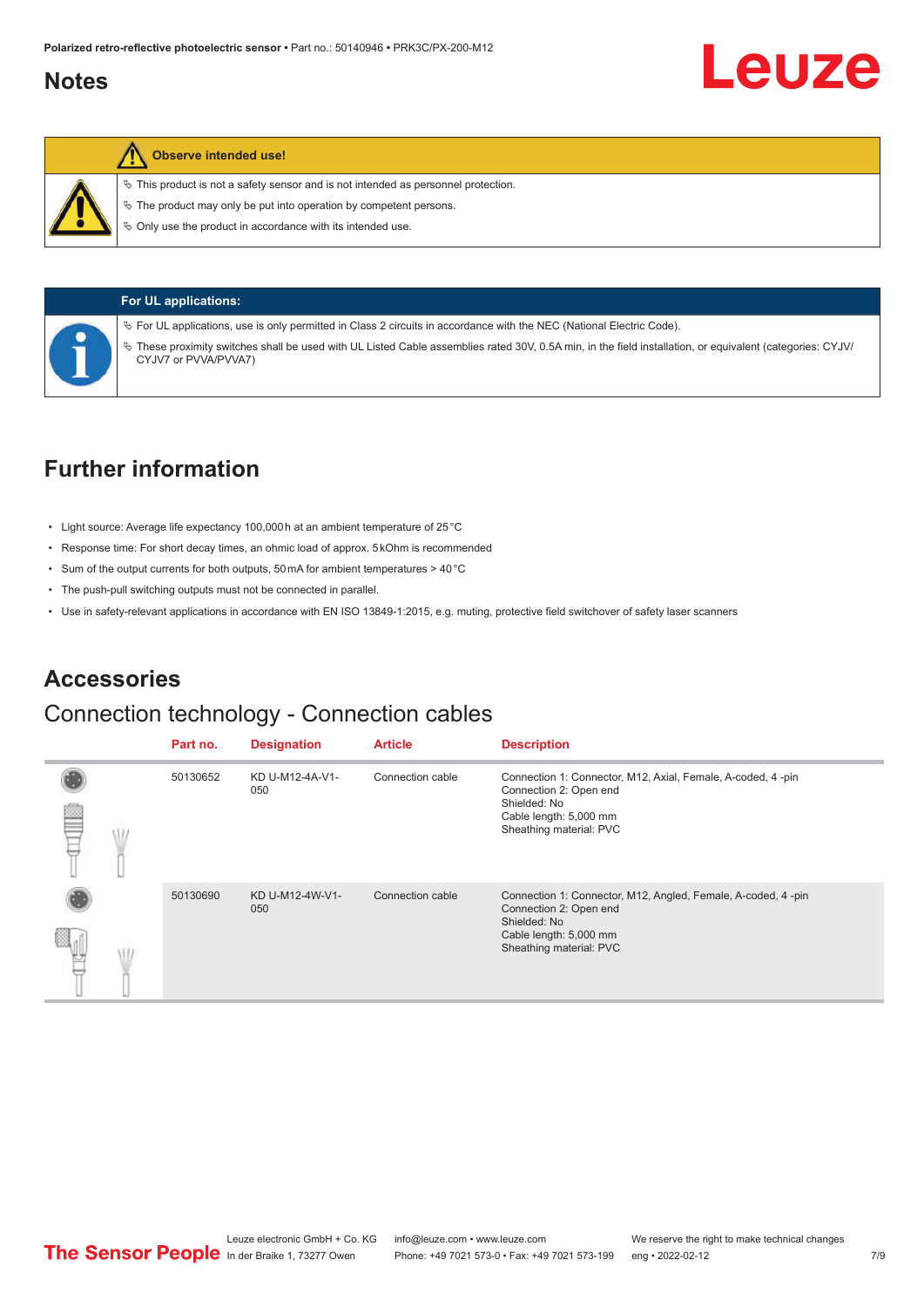## **Leuze**

### Mounting technology - Mounting brackets

|       | Part no. | <b>Designation</b> | <b>Article</b>  | <b>Description</b>                                                                                                                                                                       |
|-------|----------|--------------------|-----------------|------------------------------------------------------------------------------------------------------------------------------------------------------------------------------------------|
| it is | 50060511 | BT <sub>3</sub>    | Mounting device | Design of mounting device: Angle, L-shape<br>Fastening, at system: Through-hole mounting<br>Mounting bracket, at device: Screw type<br>Type of mounting device: Rigid<br>Material: Metal |

### Mounting technology - Rod mounts

| Part no. | <b>Designation</b> | <b>Article</b>  | <b>Description</b>                                                                                                                                                                                                                                           |
|----------|--------------------|-----------------|--------------------------------------------------------------------------------------------------------------------------------------------------------------------------------------------------------------------------------------------------------------|
| 50117255 | BTU 200M-D12       | Mounting system | Design of mounting device: Mounting system<br>Fastening, at system: For 12 mm rod, Sheet-metal mounting<br>Mounting bracket, at device: Screw type, Suited for M3 screws<br>Type of mounting device: Clampable, Adjustable, Turning, 360°<br>Material: Metal |

### Standard reflectors

**Accessories**

|    | Part no. | <b>Designation</b> | <b>Article</b> | <b>Description</b>                                                                                                                                                                                                                          |
|----|----------|--------------------|----------------|---------------------------------------------------------------------------------------------------------------------------------------------------------------------------------------------------------------------------------------------|
| り端 | 50081283 | <b>TKS 20X40</b>   | Reflector      | Design: Rectangular<br>Triple reflector size: 2.3 mm<br>Reflective surface: 16 mm x 38 mm<br>Material: Plastic<br>Base material: Plastic<br>Chemical designation of the material: PMMA8N<br>Fastening: Through-hole mounting, Adhesive      |
|    | 50040820 | <b>TKS 40X60</b>   | Reflector      | Design: Rectangular<br>Triple reflector size: 4 mm<br>Reflective surface: 37 mm x 56 mm<br><b>Material: Plastic</b><br>Base material: Plastic<br>Chemical designation of the material: PMMA8N<br>Fastening: Through-hole mounting, Adhesive |

### Reflective tapes for standard applications

| Part no. | <b>Designation</b> | <b>Article</b>  | <b>Description</b>                                                                                                                                      |
|----------|--------------------|-----------------|---------------------------------------------------------------------------------------------------------------------------------------------------------|
| 50108300 | REF 4-A-50x50      | Reflective tape | Design: Rectangular<br>Reflective surface: 50 mm x 50 mm<br>Material: Plastic<br>Chemical designation of the material: PMMA<br>Fastening: Self-adhesive |